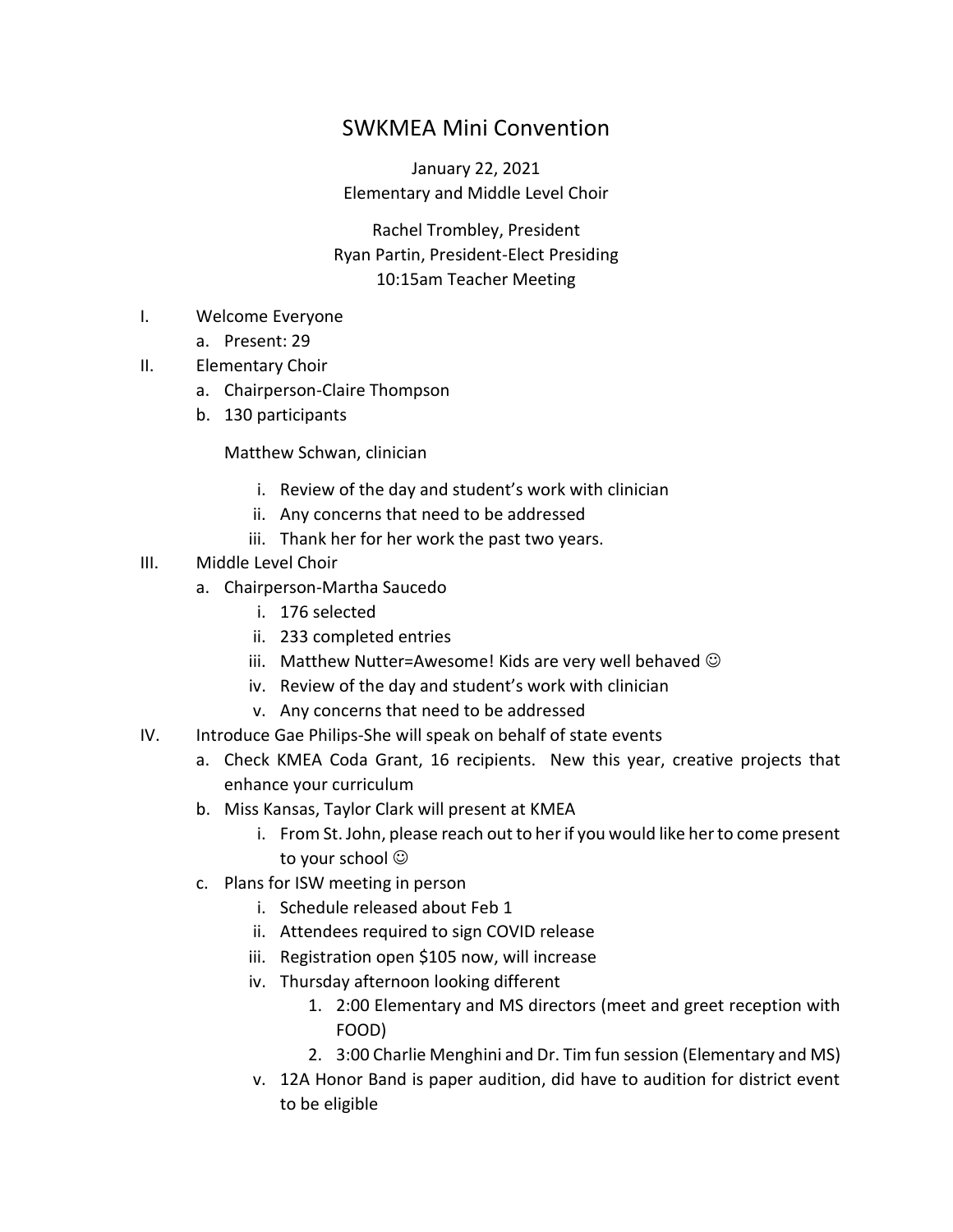- vi. President Gard
	- 1. wanting to add Middle level
	- 2. Also focus on School redesign
- vii. KMR
- V. Any New Business
	- a. Shortened day?
		- i. Negative-
			- 1. driving 2 hours to and from
			- 2. Shortened time with easier music and older kids will miss out on critical thinking
			- 3. Lost sectionals
				- a. Fighting attention and horseplay
		- ii. Positive
			- 1. Less mess around time
			- 2. Matt made practice tracks for the kids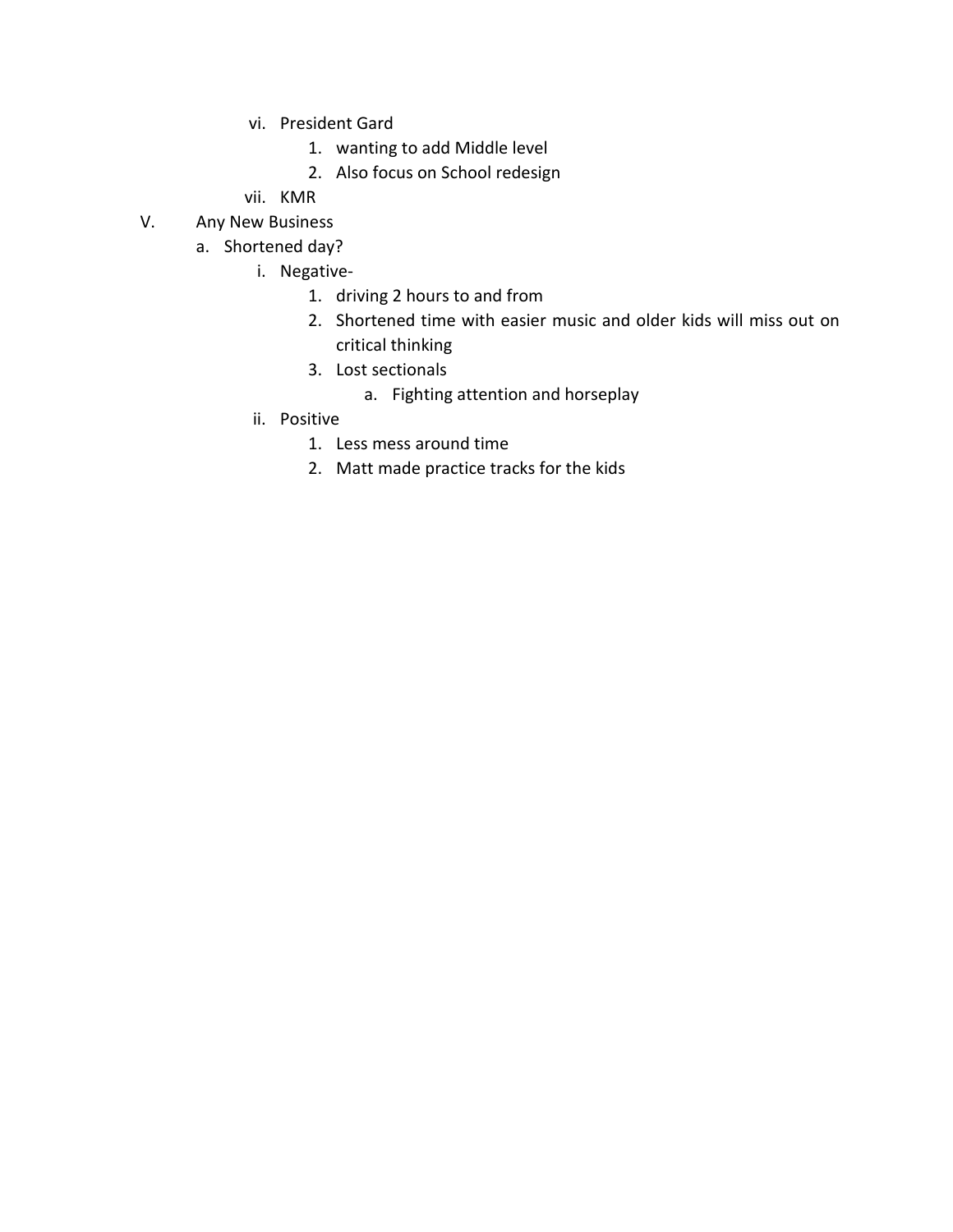# SWKMEA Mini Convention

#### December 4, 2021 Vocal Meeting

#### Rachel Trombley, President 10:00am Teacher Meeting

- I. Welcome
- II. High School Choir
	- a. Chairperson-Tori Koehn
		- i. Review of the day and student's work with clinician
		- ii. Any concerns that need to be addressed
			- 1. Review of new system for judging rubric online.
- III. Any New Business